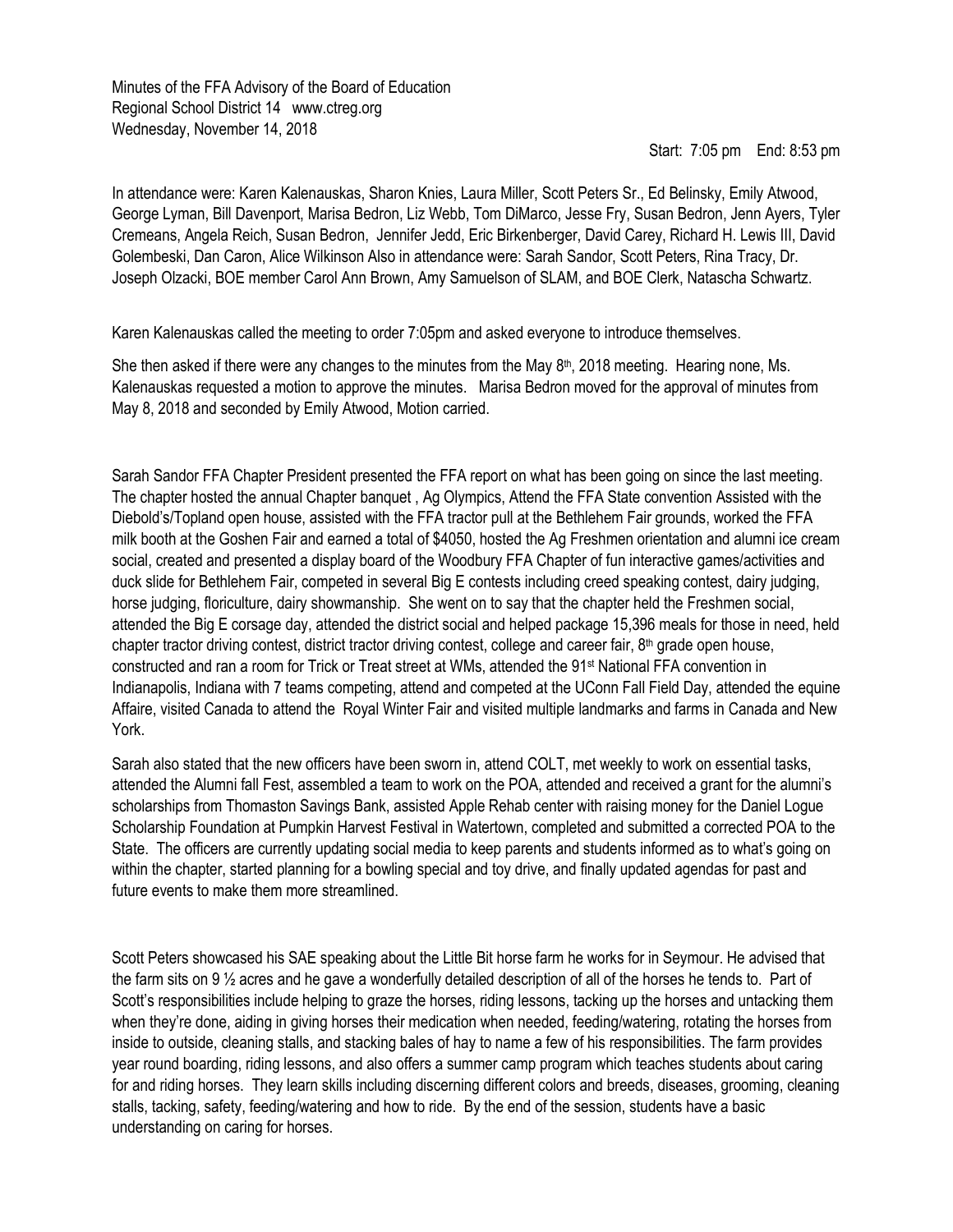The workers also take their horses to events/fairs and host pony parties as well. Scott has been working for xxx farms 3 1/2 years and is enjoying the experience.

Reena Tracy presented her SAE on Marta's Vineyard Canine Resort. Reena stated that this is a luxury daycare for dogs. Her job includes making sure all of the guests have been outside by 7:30a.m. There are 84 kennels and all dogs must go out. She also cleans the rooms, scrubs, hoses down, and squeegees the floors. She follows any special instructions that owners may have for their pet. There is a play set area and the workers take photos and videos of their guests and post them online. She must follow and check off from a list of duties including if the dog has eaten, been brushed, exercised, bathed if it was requested, etc. She went on to explain that the dogs go out a minimum of twice per day and in times of inclement weather, there is an indoor area for play time.

Dr. Olzacki spoke to the advisory committee to give them a bit of his background, his observations during the National FFA convention, and advised how excited he is to be the new Superintendent.

Amy Samuelson of SLAM gave an update on the Agriscience grant timeline and briefly went over the schematic drawing of each of the areas being worked on. She mentioned that there will be an additional greenhouse built, however it is part of a separate project and will be coordinated. She went on to discuss the replacement of the pole barns and the two new horse rings which will be larger than the existing one. She mentioned that there will be 3 overhead garage doors measuring 24 ft. x 30 ft. to accommodate the new equipment and will be powered by gas. The hors arena will be 160 ft. x 80 ft. and the annex building which will allow for 6 horse stalls and class area will be 80 ft. x 24 ft. The crews will be taking the surplus soil from high school project and will place it around the horse barns to have less of a gradation. SLAM and O & G are hoping that this project will go out to bid in February.

Jen Jedd wanted to get ideas for the winter adult education program. The committee suggested the following: sausage class, farmers for pesticides, safe boating certification, dog obedience, pet 1<sup>st</sup> aid or CPR, backyard poultry, regular CPR & 1st aid, Horse 4H class, Horticulture class in conjunction with the CT Floral Association, food safety, canning, farm business through Farm Credit, farm business plan, OSHA lifetime certification, hunter safety, notary public, fly tying for fly fishing, cheese making.

Mr. Davenport requested that the committee set and take note of the following meeting dates:

- January 16, 2019 with a snow date of January 23, 2019.
- March 28, 2019 with a snow date of April 4, 2019.

Mr. Davenport recognized Dave Golembeski who came to the State Board of Education meeting to talk about equitable funding for Agriscience. He wrote a letter to the State which he read out during the public comment portion of the meeting.

Ms. Kalenauskas spoke about the SAE employment letter that Jen Jedd designed and sent out to all SAE employers. She was so thankful and has waited a long time to have this put into place and is extremely pleased. She also mentioned that another way to get the word out would be via chat or email about more opportunities for potential new SAE employers. She also suggested doing a press release invitation for a January round table discussion to which SAE employers would be invited to join along with any potential employers to give them a forum to connect. She